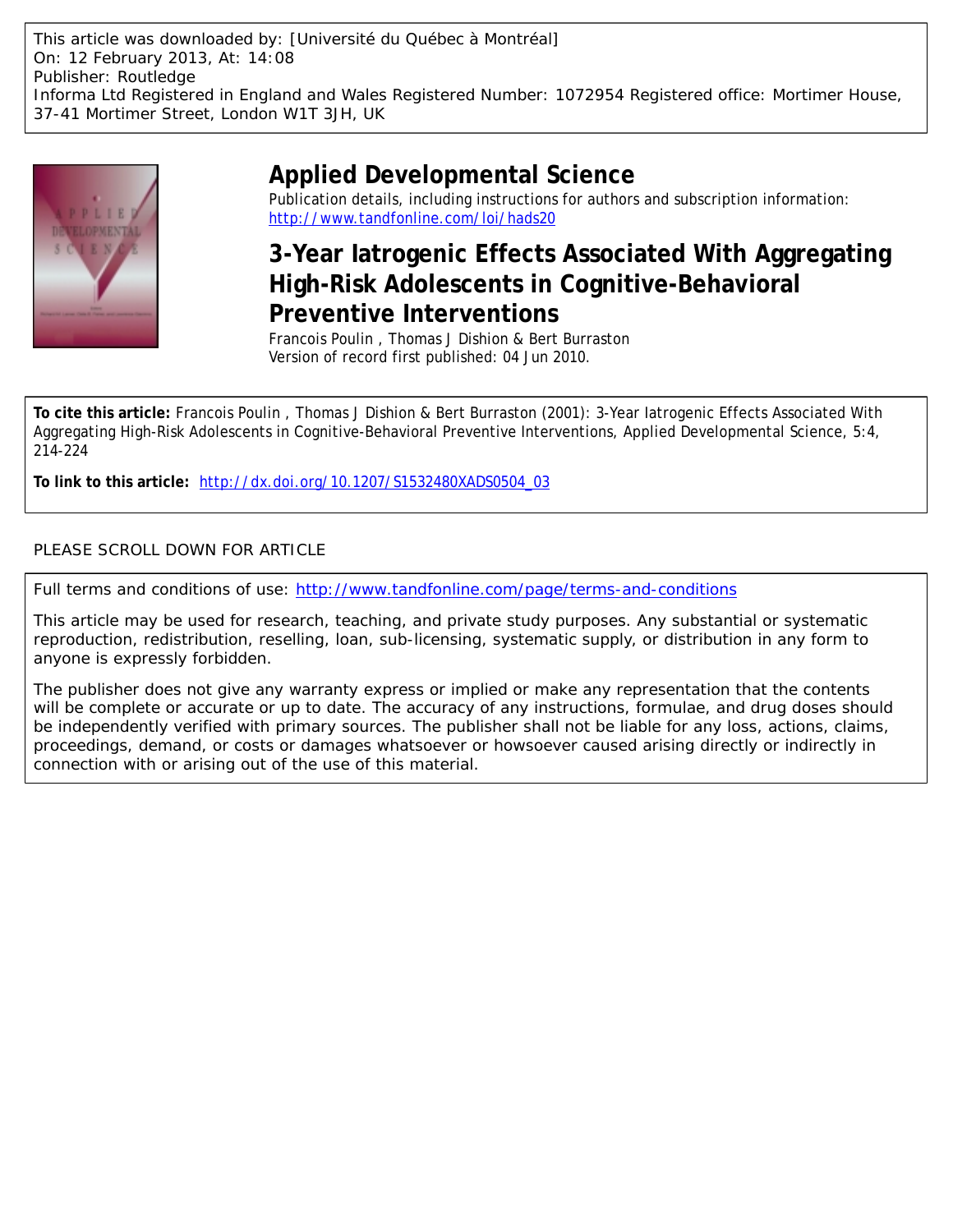### **3-Year Iatrogenic Effects Associated With Aggregating High-Risk Adolescents in Cognitive–Behavioral Preventive Interventions**

**François Poulin, Thomas J. Dishion, and Bert Burraston**

*University of Oregon Child and Family Center and Oregon Social Learning Center, Eugene*

*This article focuses on 3-year outcomes associated with a preventive intervention trial in which high-risk youth were aggregated into cognitive–behavioral groups. Analyses of covariance and latent growth modeling revealed that the intervention contributed to 3-year escalations in self-reported smoking and teacher-reported delinquency. Interactions between participants' characteristics (i.e., initial status, age, and gender) and intervention were also tested. A statistically reliable interaction was found, suggesting that those with initially low levels of delinquency were especially affected by the peer intervention group. Implications of these iatrogenic effects are discussed with respect to aggregating high-risk youth in selected prevention trials.*

Linking developmental and intervention research is a basic goal of developmental psychopathology and prevention science (Cicchetti & Toth, 1992; Dishion & Patterson, 1999; Reid, 1993). The advantages to this linkage are obvious. Developmental research can point the way—for example, to factors that serve as precursors to significant developmental outcomes. These precursors then become promising targets for preventive interventions. Dishion and Patterson (1999) discussed this strategic effort as "model-building," an iterative process where the outcomes of intervention research inform the next stage of developmental research, confirming or disconfirming causal hypotheses with quantitative data.

The influence of peers on adolescent problem behavior is powerful, and the linkage between developmental and prevention science is especially relevant to understanding that influence. Multiagent, multimethod, and longitudinal data redundantly point to the central role of deviant peers in the emergence of substance use and delinquency in early to middle adolescence (e.g., Dishion & Loeber, 1985; Elliot, Huizinga, & Ageton, 1985; Patterson, 1992). Studies of friendship interactions reveal that deviant talk embedded in positive affect defines a process of "deviancy training," which is found to be longitudinally associated with escalations in drug use (Dishion, Capaldi, Spracklen, & Li, 1995), serious delinquency (Dishion, Spracklen, Andrews, & Patterson, 1996; Poulin, Dishion, & Haas, 1999), and violent behavior (Dishion, Eddy, Haas, Li, & Spracklen, 1997).

From a model-building perspective, association with deviant peers might be targeted (via family management) and peer process could be utilized (in peer intervention groups) to promote positive behaviors and reduce negative behaviors in young adolescents. Dishion and Andrews (1995) tested this hypothesis by randomly assigning high-risk youth to a parent-only intervention, a teen-only intervention, a combination of both, or control conditions. The cognitive behavioral peer intervention was associated with observed reductions in parent–child conflict and skill acquisition. However, they discovered 1-year iatrogenic effects as a result of participation in the peer intervention group (by itself or combined with parent intervention). More specifically, youth had increased rates of self-reported smoking and teacher-reported problem behavior over the 1-year follow-up period, when compared to controls.

An important issue in clinical psychology (Chambless & Hollon, 1998; Smith & Sechrest, 1991) and prevention science (Kellam & Van Horn, 1997) is identification of participant subgroups that are most affected by an intervention. Clearly, not all participants will respond equally to an intervention. To optimize matches between the participants' characteristics and the treatment or prevention approach, it is critical to identify personal characteristics associated with responsiveness to a given intervention.

Youth adjustment (i.e., initial status) prior to the implementation of an intervention is one possible factor that might explain how participants would respond to an intervention. For example, Kellam, Rebok, Ialongo, and Mayer (1994) found that the most aggressive first-graders (ages 6–7) showed the best improvement

This project was supported by Grant DA 07031 from the National Institute on Drug Abuse to Thomas J. Dishion, Ph.D., by Grant MH 37940 from the National Institute of Mental Health to John B. Reid, Ph.D., and by Grant MH 46690 from the National Institute of Mental Health to Deborah Capaldi, Ph.D. François Poulin is now at the Université du Québec à Montréal.

Requests for reprints should be sent to François Poulin, Département de psychologie, Université du Québec à Montréal, Case Postale 8888, Succursale Centre-Ville, Montréal, Québec, Canada H3C 3P8. E-mail: poulin.francois@uqam.ca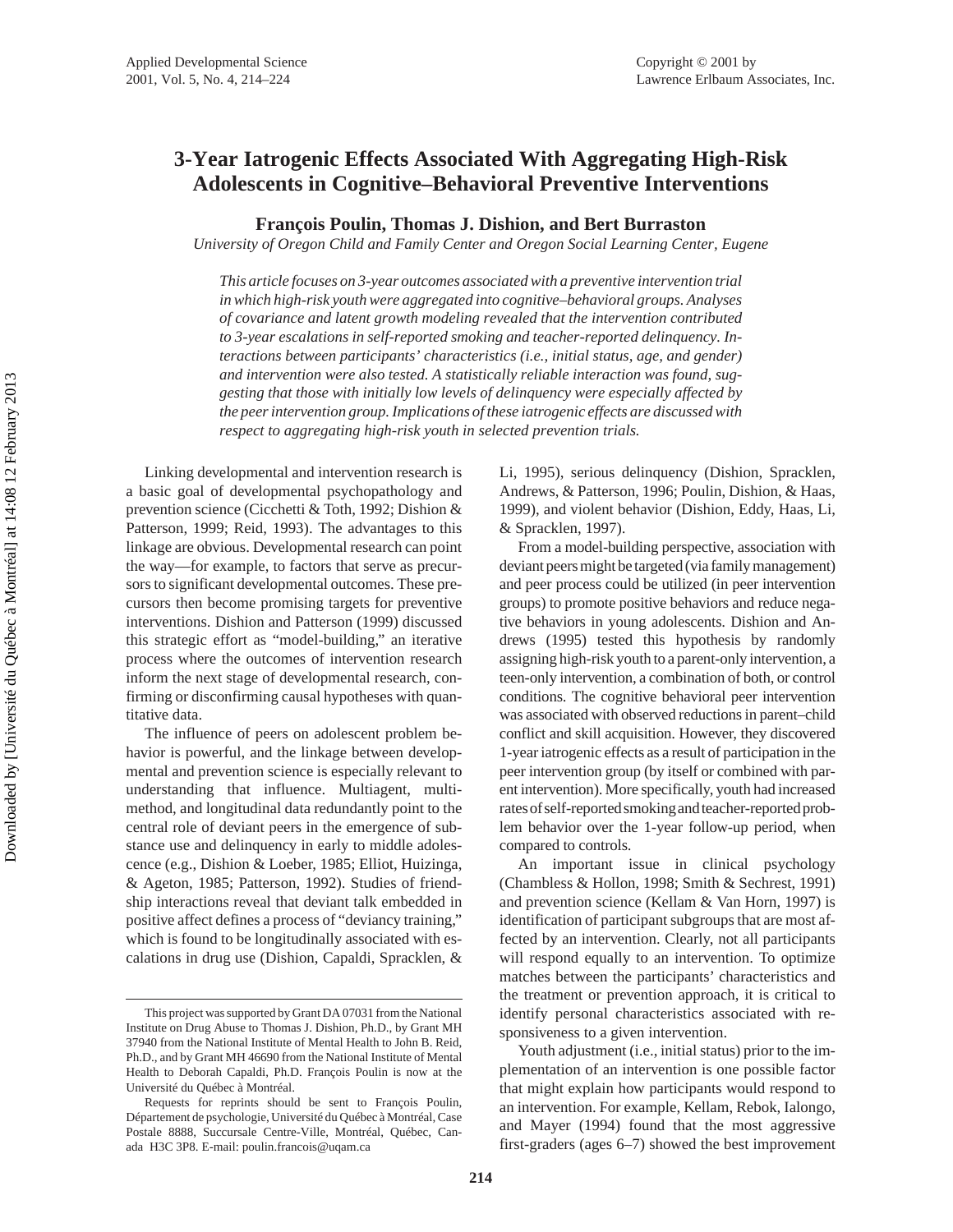following a school-based primary preventive intervention. In the context of a peer intervention group, youth might react differently to the treatment, depending on their initial level of problem behavior.

Age may be another useful variable when considering the effectiveness of an intervention. In general, older youth tend to react less positively to therapy than younger youth (Weisz, Weiss, Alicke, & Klotz, 1987). Also, when the intervention targeting high-risk youth is delivered in an homogenous group format, age should be considered. Youth are particularly at risk for escalation in delinquent behavior and initiation to substance use in early adolescence (Dishion, Poulin, & Medici Skaggs, 2000). This particular age is a period in which young adolescents are especially vulnerable to peer influence, making peer intervention groups potentially ill-advised.

A third personal characteristic to consider is gender. Reviews of treatment experiments with children and adolescents suggest that girls tend to react more positively to treatment than boys, particularly during adolescence (Weisz, Weiss, Han, Granger, & Morton, 1995).

This article extends previous reports on these data (e.g., Dishion & Andrews, 1995; Dishion, McCord, & Poulin, 1999) by (a) analyzing the long-term effects of the Adolescent Transitions Program (ATP) peer intervention group on self-reported smoking and teacher-reported delinquency among high-risk youth, (b) examining the unique role of participants' characteristics and treatment effectiveness, and (c) using latent growth modeling (LGM) to formally test the contribution of the peer intervention to iatrogenic growth in problem behavior (Muthén & Curran, 1997). The participating youth and their teachers were interviewed each year over a 3-year period following the intervention. Both mean-level analysis and LGM are used here to examine the effects of the peer intervention group on delinquency and substance use.

#### **Method**

#### **Participants and Design**

Participants were 158 at-risk families in the ATP field experiment. The sample consisted of 83 boys and 75 girls between the ages of 11 and 14 (*M* age 12). The children were enrolled in Grades 6 to 8 ( $M =$ Grade 7); 95% of the participants were European American.

Families participating in the interventions were self-referred and learned about the program from a number of sources, including newspaper advertisements, community flyers, school counselors, and other community professionals. Recruitment ads did not specify that direct interventions would be offered. The nature of the families'involvement was fully explained during the first telephone contact.

After parent inquiry, a telephone interview was conducted using a 10-question screening instrument (Bry, McKeon, & Pardina, 1982). Parents were asked about 10 dimensions of child risk: closeness to parents, emotional adjustment, academic engagement, involvement in positive activities, experience-seeking, problem behaviors, the child's substance use, peer substance use, family substance use history, and stressful life events. On the basis of research by Bry et al., four of the previously mentioned risk factors were selected as the cutoff for admission to the clinical trial; 50% of the referred families were excluded because they did not meet these screening criteria.

All families were informed fully of the random assignment component of the intervention trial. They were also told that, after their admission to the study, they would be assigned to one of four conditions: (a) parent only, (b) teen only, (c) parent and teen, and (d) self-directed change. Using a cluster sampling approach to achieve random assignment, this procedure provided families a pre-established order to each of the four intervention conditions until all conditions were filled.

Boys and girls received assignments separately to assure equal distribution of gender across conditions. The interventions were carried out repeatedly for four cohorts over the course of 2 years (1988–1990), with approximately 30 families from each cohort (seven to eight families in a group).

Initially, the hypothesis was that the self-directed change condition was equivalent to a control group. However, videotape curriculums alone were found to produce short-term change in young children's problem behavior (Webster-Stratton, Kolpacoff, & Hollingsworth, 1988). To examine this possibility, a quasi-experimental control group of 39 youngsters (22 boys, 17 girls) was recruited using the same procedures described for the intervention families. All control families were screened for risk status, and families who met the risk criteria were selected as the control group. These families received no intervention, but were assessed at the same time intervals as the intervention families.

Table 1 describes the demographic characteristics of the sample for each condition. The sample was primarily low income, with approximately 25% of the families having an annual income of less than \$10,000 and more than 50% of them receiving some type of government financial assistance. On the other hand, the sample was moderately well-educated, with more than 50% of the mothers and 45% of the fathers having some college education. The ethnic composition of the sample was representative of the study community, and no statistically reliable differences emerged between demographic indicators and intervention condition.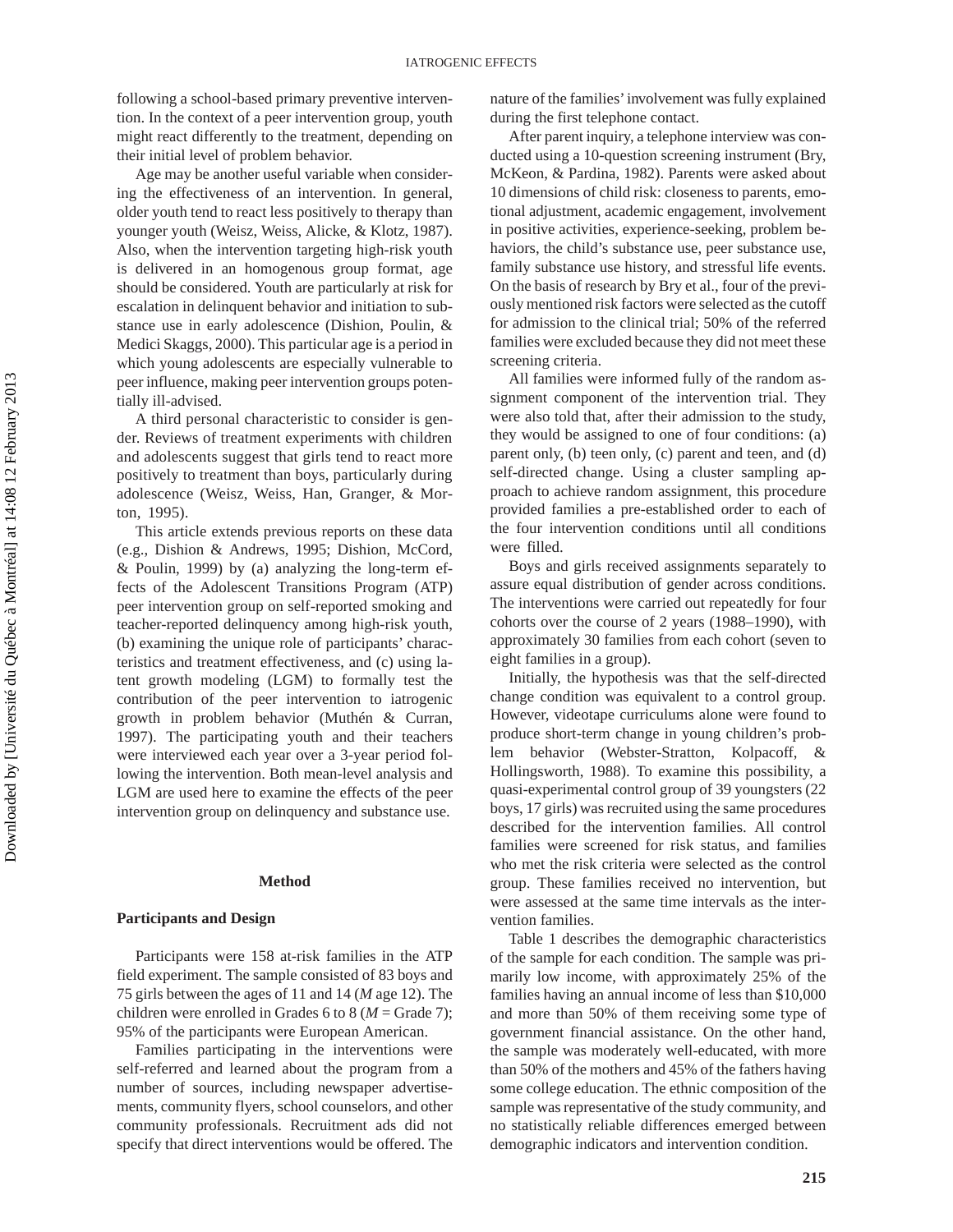| Demographic                            | Parent Only         | Teen Only                                                                         | Parent and Teen                                                                          | Self-Directed                                                                                     | Control                                                                                             | Total                                                                                   |
|----------------------------------------|---------------------|-----------------------------------------------------------------------------------|------------------------------------------------------------------------------------------|---------------------------------------------------------------------------------------------------|-----------------------------------------------------------------------------------------------------|-----------------------------------------------------------------------------------------|
| Sample Size                            | 26                  |                                                                                   |                                                                                          |                                                                                                   |                                                                                                     |                                                                                         |
| Child's Age (M)                        | 12.6                |                                                                                   |                                                                                          |                                                                                                   |                                                                                                     |                                                                                         |
| Family Status                          |                     |                                                                                   |                                                                                          |                                                                                                   |                                                                                                     |                                                                                         |
| Percentage Single-Parent               | 52.0                |                                                                                   |                                                                                          |                                                                                                   |                                                                                                     |                                                                                         |
| Percentage Two-Parent                  | 48.0                |                                                                                   |                                                                                          |                                                                                                   |                                                                                                     |                                                                                         |
| M Number of Children in Home           | 2.2                 |                                                                                   |                                                                                          |                                                                                                   |                                                                                                     |                                                                                         |
| Mdn Income Range                       | 999<br>$$10,000-14$ |                                                                                   |                                                                                          |                                                                                                   |                                                                                                     |                                                                                         |
| Percentage Not High School Graduate    |                     |                                                                                   |                                                                                          |                                                                                                   |                                                                                                     |                                                                                         |
| Mother                                 |                     |                                                                                   |                                                                                          |                                                                                                   |                                                                                                     |                                                                                         |
| Father                                 | 29.2<br>9.1<br>56.0 |                                                                                   |                                                                                          |                                                                                                   |                                                                                                     |                                                                                         |
| Percentage With Financial Assistance   |                     | 32<br>$12.5$<br>$39.4$<br>$60.6$<br>$2.4$<br>$520,000-24,999$<br>$15.2$<br>$38.9$ | 31<br>12.3<br>51.6<br>51.6<br>48.4<br>2.0<br>810,000–14,999<br>6.7<br>6.7<br>23.5<br>6.7 | 29<br>12.3<br>$37.9$<br>$37.9$<br>$62.1$<br>$21$<br>$315,000-19,999$<br>$3.4$<br>$12.5$<br>$55.2$ | 39<br>$12.4$<br>$38.5$<br>$61.5$<br>$2.2$<br>$510,000-14,999$<br>$18.2$<br>$18.2$<br>$59.0$<br>59.0 | 158<br>12.4<br>12.4<br>43.3<br>56.7<br>58.15,000-19,999<br>14.3<br>14.3<br>58.0<br>58.7 |
| Mother CBCL t Scores                   |                     |                                                                                   |                                                                                          |                                                                                                   |                                                                                                     |                                                                                         |
| Externalizing Scale                    | 64.7                | $63.8$<br>$61.6$                                                                  | $61.0$<br>$61.4$                                                                         | 63.0<br>62.5                                                                                      |                                                                                                     |                                                                                         |
| Internalizing Scale                    | 60.6                |                                                                                   |                                                                                          |                                                                                                   |                                                                                                     |                                                                                         |
| Note: CBCL = Child Behavior Checklist. |                     |                                                                                   |                                                                                          |                                                                                                   |                                                                                                     |                                                                                         |

Downloaded by [Université du Québec à Montréal] at 14:08 12 February 2013 Downloaded by [Université du Québec à Montréal] at 14:08 12 February 2013

**Table 1.** *Sample Demographics by Condition*

Table 1. Sample Demographics by Condition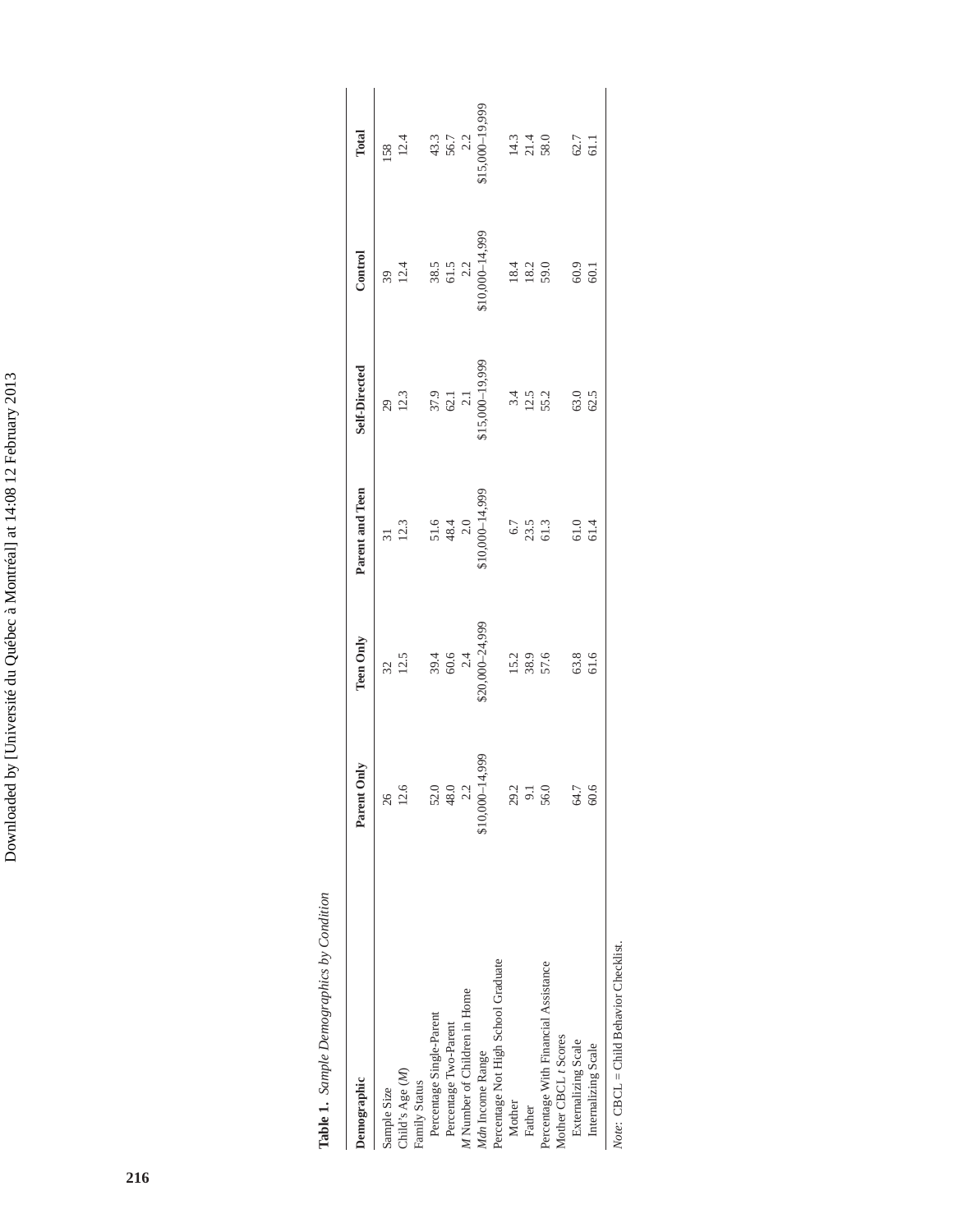The conditions were also compared on the relative risk status of children, using the mother's report on the Child Behavior Checklist (CBCL) externalizing and internalizing scales (Achenbach, 1992). All the conditions were approximately one standard deviation from the mean on externalizing problems (see Table 1). A multivariate analysis of variance was conducted to determine if mean values on these two scales varied by intervention condition, gender, or both (interaction effect). No significant differences were found, and no significant differences emerged across any of the CBCL subscales (e.g., aggression, delinquency) by condition, gender, or both.

#### **Intervention Overview**

The ATP intervention phase involved 12 weekly 90-min sessions and was completed in about 3 to 4 months (depending on holidays). All families were initially visited in their homes by their group therapists. All sessions were based on structured curriculums and accompanying videotapes (Dishion & Kavanagh, in press). The parent focus intervention targeted parent–family management practices and communication skills. The teen focus intervention targeted early adolescent self-regulation and prosocial behavior in the context of parent and peer environments.

**Parent focus.** The parent focus curriculum was based on four key family management skills: monitoring, positive reinforcement, limit-setting, and problem solving (Patterson, 1992). The cognitive–behavioral parent groups were skill-based, focusing on supporting parenting skills appropriate for young adolescents. Groups optimally consisted of eight families (8 to 16 group members), and the content of the sessions was pre-established by the curriculum.

Each session began with some discussion of home practices during the previous week, followed by the therapist's introduction of a family management skill. Considerable time within each session was allocated to exercises, role-play, and discussion focused on family management issues and skills. The group intervention was buttressed by three individual consultation sessions with each family. Parent coleaders were used to facilitate role-play, build motivation, and provide a bridge between the therapist and client.

**Teen focus.** The teen focus curriculum focused on enhancing the teenagers' regulation of their prosocial and disruptive behavior in the context of parent and peer environments. In an effort to enhance young adolescents' self-regulation, a key component to this intervention, several sets of skills were targeted:

- 1. Self-monitoring and tracking.
- 2. Prosocial goal-setting.
- 3. Developing peer environments supportive of prosocial behavior.
- 4. Setting limits with friends.
- 5. Problem-solving and communication skills with parents and peers.

Teenagers were responsible for defining their own behavior-change goals. By their own initiative, at least 75% selected some aspect of improved school performance. Other goals included abstinence from drug experimentation and improved family relations.

The approach to the weekly session was structured, with the curriculum determining the focus of each meeting. The groups consisted of seven to eight teenagers, equally divided by gender. Eight peer groups were formed: four in the peer intervention group only condition and four in the parent and peer intervention groups condition. Few of the participants knew each other prior to participating in the intervention. Sessions began by discussing home practices and events that occurred during the previous week. Therapists then introduced a new skill or topic for the week, followed by role-play and discussion. Groups ended with a home practice assignment for the coming week.

**Self-directed change.** The self-directed change intervention did not involve weekly group meetings or therapist contact. These families received only the intervention materials that accompanied the parent focus and teen focus interventions, which consisted of six newsletters and five brief videotapes. These materials covered the informational content of the group sessions and highlighted critical skills of the parent and teen focus intervention programs. Materials were mailed on a biweekly basis and videotapes were made available to the parent and child for viewing.

**Quasi-experimental control.** Families participating in the control group received no intervention and were contacted by project staff for assessment purposes only. These families completed assessment batteries identical to the intervention families.

**Differential retention.** Two concerns when evaluating intervention outcomes were the level of the client's engagement in the intervention and the retention of participants in assessments across intervention conditions. There was equivalent attendance by parents (69%) and teenagers (71%) at the group ses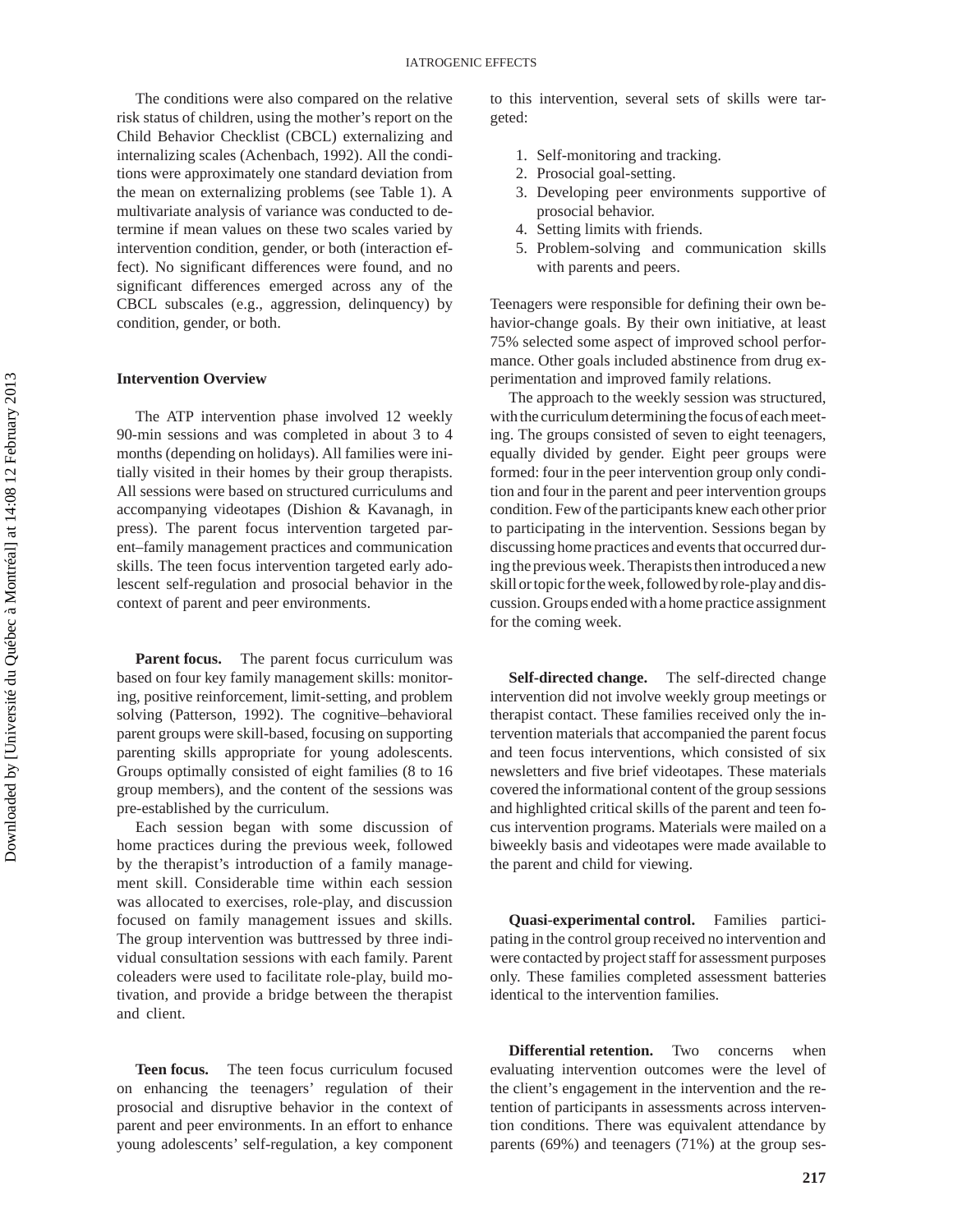sions across the intervention conditions; seven parents did not attend any group session, compared with two of the youth who did not. Ironically, the intervention condition with the lowest level of engagement was the one requiring the least involvement: Only 47% of the families in the self-directed change condition viewed videotapes, as scheduled.

A more critical threat to the internal validity of an experimental intervention study was retaining families in assessment. In this study, families were invited to participate in the termination and follow-up assessments, regardless of their attendance in the intervention conditions. At termination, retention was quite high, with 93% of the child interviews completed and 91% of the teacher ratings completed. Retention rates did not vary significantly by condition.

Similarly, for 1-year follow-up, 89% of the youth completed interviews and 88% of the teacher ratings were obtained; no variation emerged in retention across condition. At 2-year follow-up, 89% of the child interviews and 83% of the teacher ratings were completed; at 3-year follow-up, 85% of child interviews were completed and 79% were completed for teacher ratings. Retention did not vary by condition at these two phases.

There were no differences in baseline measures between those who completed either the 3-month or the 1-year follow-up from those who did not complete them. However, those people who did not complete the 1-year follow-up had, on average, higher teacher ratings for delinquency at the 3-month follow-up compared to those who had completed the 1-year follow-up. Furthermore, those participants for whom we were missing teacher ratings at the 2-year follow-up had significantly higher levels of smoking and teacher-rated delinquency at baseline, 3-month follow-up, and 1-year follow-up, compared to those on whom we had 2-year follow-up teacher ratings.

#### **Assessment Phases**

After screening, consent to participate, and random assignment, the youth completed baseline assessments in the form of an individual interview, questionnaire completion, and the collection of school information. Each participating youth was paid \$10 per hour of assessment and teachers were paid \$8 for each student CBCL completed.

On completion of intervention, youth participated in a termination assessment. One year after the termination assessment, they were brought to the research center for a 1-hr interview focusing on the child adjustment at that time. The youth participated in a similar interview 2 and 3 years after termination. In addition, teacher ratings were collected from schools at each phase.

#### **Measurements**

**Tobacco use.** During structured interviews, youth were asked to report on the frequency of their tobacco use over the past 3 months. Because the distribution of these frequencies was highly skewed (skewness  $= 7.68$  and kurtosis  $= 69.52$  at baseline), a loglinear transformation was applied  $(\log + 1)$  to make them more appropriate for outcome analyses. Expired air carbon monoxide levels were also assessed and showed high predictive validity of the youth-reported smoking frequency (*r*from .47 to .62 across assessment phases).

**Delinquency.** Teacher ratings on the revised CBCL were collected to assess change in youth delinquent behavior. The raw score of the delinquent behavior subscale was used, with all teachers blind to the ATP intervention. Although the same teachers provided the ratings at baseline and termination, different teachers completed the CBCL at the subsequent yearly assessment phases. The internal consistency for the delinquent behavior subscale was acceptable (Cronbach's alpha from .81 to .85 across assessment phases).

#### **Analysis Strategy**

In analyzing outcome, of primary interest was examination of the effect of youth exposure to a peer intervention group on change in their problem behavior over a 3-year time period. The peer group only condition and the parent and peer combined condition were consolidated and referred to as the peer intervention group ( $n = 64$ ). No differences were found across the outcomes when comparing these two conditions at each assessment phase. The self-directed change condition and the quasi-experimental control condition were also combined and are referred to as the control group ( $n = 68$ ). These two conditions were not statistically different on any of the outcome variables analyzed at each assessment phase. The participants who were assigned to the parent only condition are not included in the analyses reported here.

Two strategies were adopted to analyze the long-term effect of the intervention. First, for every outcome, analyses of covariance (ANCOVAs) were conducted separately for each postintervention wave, controlling for the baseline levels of the outcome. Second, individual growth trajectories (slopes) over time were estimated using LGM methodology (Duncan & Duncan, 1995; Stoolmiller, 1995). Muthén and Curran's (1997) systematic analysis strategy was used to examine interactions between participants' characteristics and treatment effectiveness. As in most longitudinal studies, data were missing. The SPSS (Jöreskog & Sörbom, 1989) missing value analysis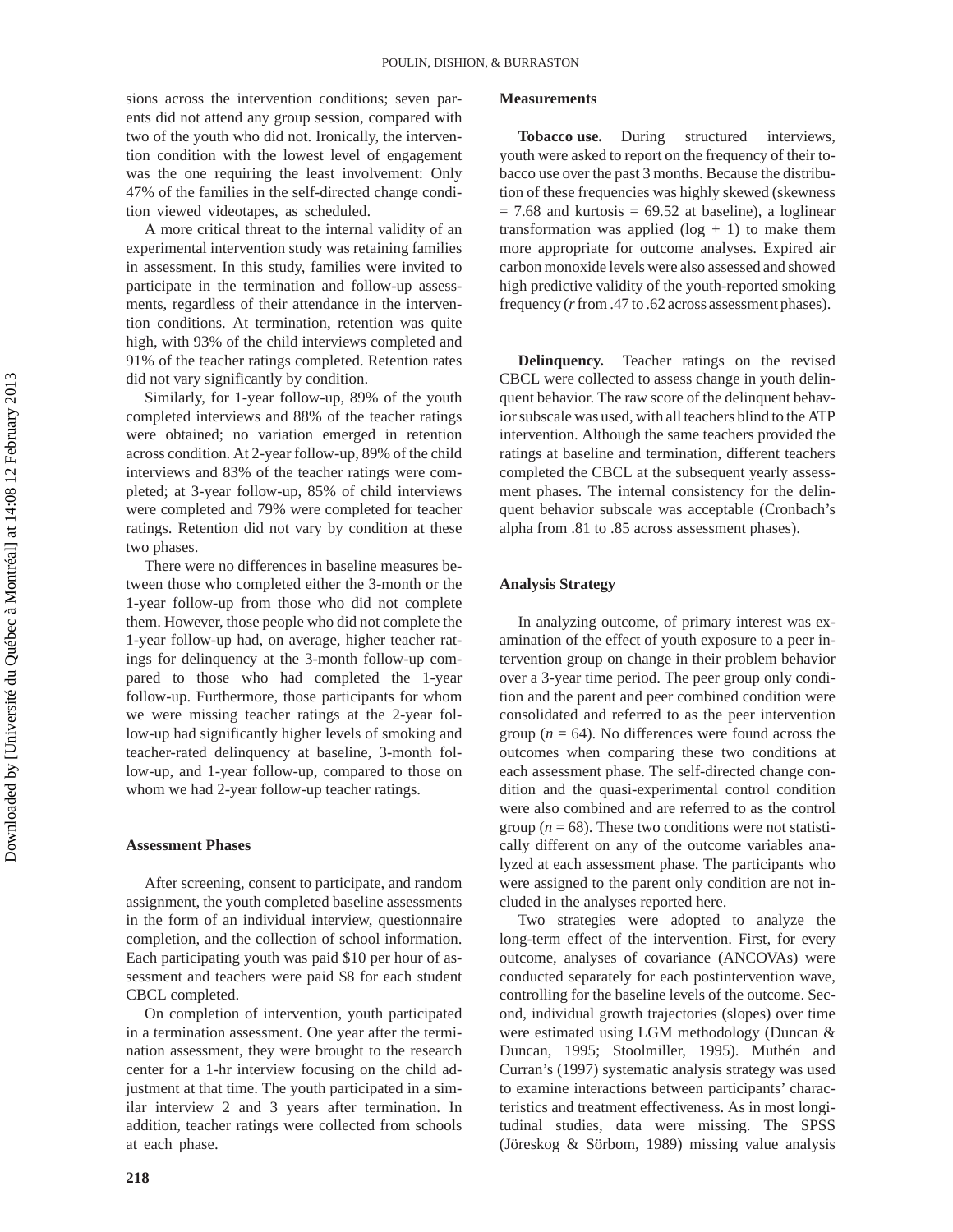procedure was used to determine the missing value patterns. For the LGM models, AMOS was used to compute full information maximum-likelihood-estimates in the presence of missing data (Arbuckle, 1996, 1997; Muthén, Kaplan, & Hollis, 1987).

#### **Results**

#### **Tobacco Use**

Table 2 presents the means and standard deviations of youth reports of smoking as a function of the peer intervention group, from baseline to the 3-year follow-up. The ANCOVAs revealed that, at termination, the youth exposed to the peer intervention groups reported using tobacco more frequently than the controls,  $F(1, 118) =$ 7.14, *p* < .01. This effect persisted at 1-year follow-up,  $F(1, 114) = 4.15, p < .05$ . For the 2-year follow-up, a statistically marginal intervention effect was observed,  $F(1, 110) = 3.28, p < .08$ . Finally, the ANCOVA revealed a statistically reliable effect for the 3-year follow-up,  $F(1, 105) = 4.48$ ,  $p < .05$ . These results suggest that exposure to the peer intervention group led to an increase in youth frequency of smoking and that this effect persisted 3 years after the intervention.

The use of structural equation modeling (SEM) to model iatrogenic growth in young adolescent smoking proceeded in several steps (Muthén & Curran, 1997). The control and peer intervention groups were analyzed separately, estimating the fit of the model uniquely for each group. The results of these two steps are summarized in Table 3, showing statistically reliable variation, as well as growth in both the control and peer intervention groups. Initial status and growth were correlated in the control group ( $r = .38$ ,  $p < .001$ ), but not the intervention group ( $r = .08$ , *ns*). The next step was to analyze the two groups simultaneously, with the inclusion of a separate slope factor analyzed for the peer intervention group, representing the iatrogenic effect. The results of these analyses are summarized in Figure 1, showing the unstandardized parameters in the model, as well as the fit indexes.

In this analysis, the parameters for the control group form the basis for which the iatrogenic effect is estimated. The mean intercept  $(M=0.82, cr=5.84, p<0.01)$ and mean slope  $(M=0.46, cr=5.05, p<0.1)$  were significant (*cr* = critical ratio). The iatrogenic mean slope was also significant  $(M=0.34, cr=2.18, p<.05)$ . About 43% of the growth in smoking within the peer intervention group can be attributed to the intervention. The intercept  $(D = 2.31, cr = 7.05, p < .01)$  and slope variance  $(D = 1.05, p < .01)$  $0.29, cr = 2.92, p < .01$  for the control group were significant, as was the iatrogenic slope variance  $(D=0.48, cr=$ 2.13,  $p < .05$ ). The standardized estimated correlation between the intercept and the control group slope was positive, but marginally significant  $(r = .23, cr = 1.85, p$  < .10), suggesting that initial smoking status was positively related to growth in smoking in the control group. The model presented an adequate fit (NFI = Normed Fit Index; CFI = Comparative Fit Index) to the data, as indicated by the various fit indexes (NFI = .90, CFI = .93) and the chi-square test statistics,  $\chi^2$  (19, *N* = 68 and 64) = 63.91,  $p = .00$ .

In the next stage of analysis, the relation between the initial levels of smoking on the magnitude of the iatrogenic effect was examined. As in the previous step, the control group did not contain the iatrogenic slope factor. The estimated correlation between the intercept and the control group slope was positive, but marginally significant ( $r = .35$ ,  $cr = 1.89$ ,  $p < .10$ ), suggesting that initial smoking status was positively related to growth in smoking for the control group. The intercept for the peer intervention group was not significantly related to the iatrogenic slope factor  $(r = -.15, cr = -.62, ns)$ . Thus, the increased growth in smoking that resulted from the intervention was not related to the participants'level of smoking prior to the intervention.<sup>1</sup> The model fit to the data was similar to the other basic two-group model,  $NFI = .90$ , CFI = .93,  $\chi^2$  (18, *N* = 68 and 64) = 63.56, *p* = .00.

Finally, participants'characteristics (i.e., age and gender) were included in the model. Our primary interest with these variables was to examine the extent to which they predicted the iatrogenic slope. Neither age nor gender significantly predicted the iatrogenic slope factor.2

#### **Delinquency**

Table 4 provides the means and standard deviations of teacher ratings of delinquent behavior from baseline to the 3-year follow-up, as a function of the peer intervention group. ANCOVAs controlling for baseline levels of delinquency revealed no significant effect at termination. One year after the termination assessment, youth who participated in the peer intervention

<sup>&</sup>lt;sup>1</sup> Another way to examine the interaction between initial status and treatment is to determine if the increase in the frequency of smoking that results from the peer intervention group is attributable to nonsmokers who initiated use. At baseline, the proportion of participants who had not smoked was 70.9% and 71.9% for the control group and the peer intervention group, respectively. Of the baseline nonsmokers for the control group, three started smoking by the 3-month follow-up (6.3%), and for the peer intervention group, seven of the nonsmokers started (15.2%). Of the baseline nonsmokers for the control group, eight started smoking by the 1-year follow-up (16.7%), and for the peer intervention group, 14 of the nonsmokers started (30.4%). These proportions were, respectively, 20.8% and 41.3% at the 2-year follow-up, and 27.1% and 45.7% at the 3-year follow-up. Clearly, nonsmokers in the peer intervention group at baseline were more likely to become smokers. <sup>2</sup>

At each wave, participants were also asked to report on the frequency of their use of alcohol, marijuana, and other substances over the past 3 months. No significant interventions effects were observed for these substances, although the trends were clearly in the same direction as tobacco use.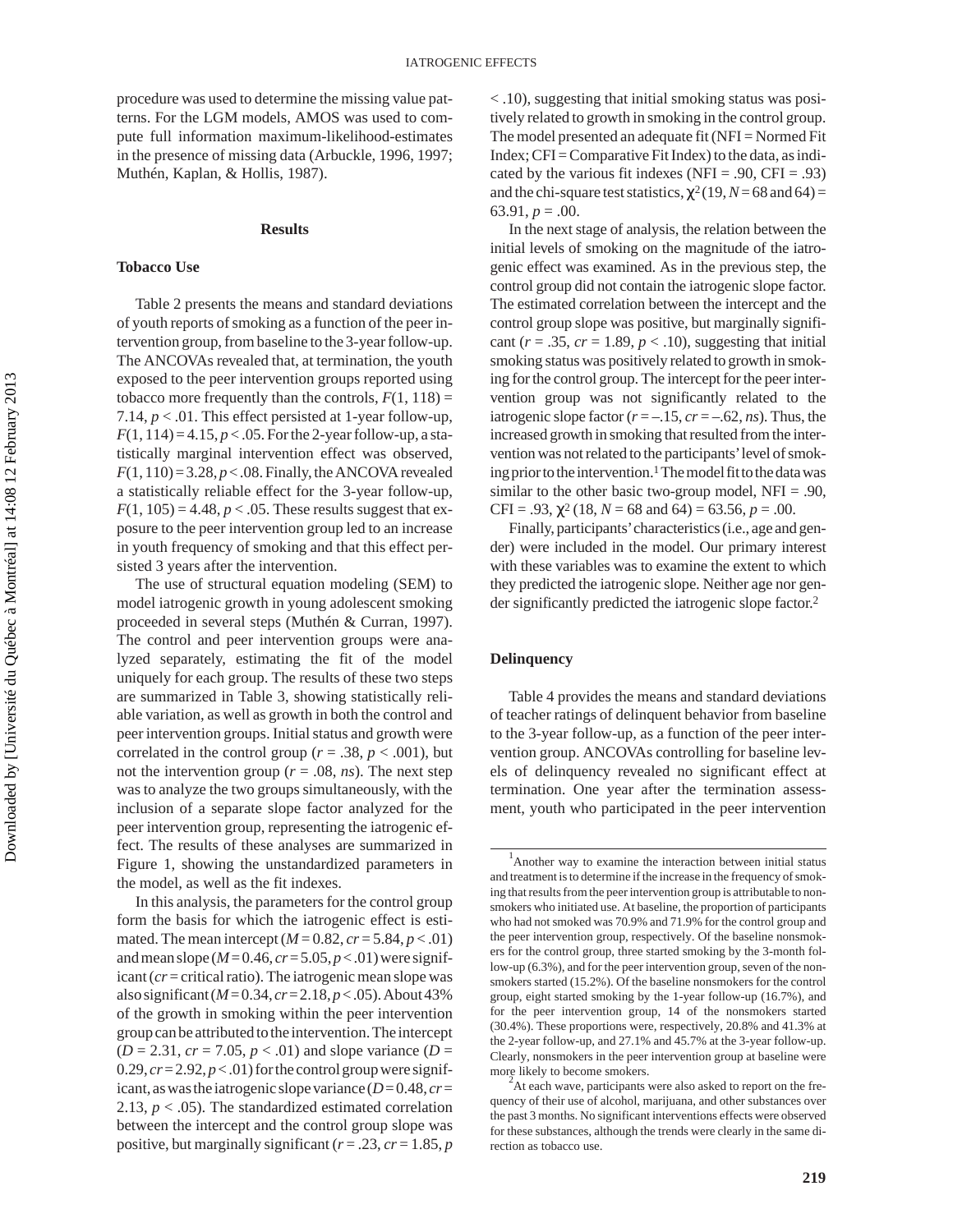#### POULIN, DISHION, & BURRASTON

|  |  |  |  |  |  |  | <b>Table 2.</b> Frequency ( $Log + 1$ ) of Adolescent Tobacco Use by Intervention Condition and Phase |  |  |  |
|--|--|--|--|--|--|--|-------------------------------------------------------------------------------------------------------|--|--|--|
|--|--|--|--|--|--|--|-------------------------------------------------------------------------------------------------------|--|--|--|

|                   | <b>Baseline</b>  |      |      | <b>Termination</b> |   | 1-Year Follow-Up |                |      | 2-Year Follow-Up |                  |      | 3-Year Follow-Up |                  |      |           |
|-------------------|------------------|------|------|--------------------|---|------------------|----------------|------|------------------|------------------|------|------------------|------------------|------|-----------|
| <b>Condition</b>  | $\boldsymbol{n}$ | M    | SD.  | $\boldsymbol{n}$   | M | SD.              | $\overline{n}$ | M    | <b>SD</b>        | $\boldsymbol{n}$ | M    | SD.              | $\boldsymbol{n}$ | M    | <b>SD</b> |
| Peer Intervention | 63               | 0.88 | 1.70 | -61                |   | 1.19 2.02        | - 58           | 1.88 | 2.61             | 56               | 2.20 | 2.87             | 52               | 3.14 | 3.28      |
| Control           | 66               | 0.83 | 1.60 | -63                |   | $0.63$ 1.41      | 62             | 1.18 | 2.31             | 59               | 1.66 | 2.65             | 58               | 2.24 | 2.84      |

**Table 3.** *Results of the Latent Growth Modeling of Iatrogenic Effects*

|                              | Variance         |              |                  | M Level      |
|------------------------------|------------------|--------------|------------------|--------------|
|                              | <b>Intercept</b> | <b>Slope</b> | <b>Intercept</b> | <b>Slope</b> |
| Self-Reported Smoking        |                  |              |                  |              |
| Control Group                | $1.85*$          | $.30*$       | $.70*$           | $.47*$       |
| Peer Intervention Group      | $2.67*$          | $.78*$       | $.89*$           | $.80*$       |
| Teacher-Reported Delinquency |                  |              |                  |              |
| Control Group                | $6.85*$          | .53          | $2.36*$          | .25          |
| Peer Intervention Group      | $4.15*$          | $1.04*$      | $2.47*$          | $.61*$       |

 $*p < .05$ .

#### **Control Group**

#### **Peer Intervention Group**



**Figure 1. Simultaneous two-group analysis of iatrogenic growth in tobacco use.** *Goodness-of-Fit Indexes:* χ**<sup>2</sup>** *=* **63.91; degrees of freedom = 20; probability = .00; NFI = .90; CFI = .93; \* = fixed; \*\* = constrained to be equal***.*

group actually showed a statistically significant increase in delinquency, compared with the controls,  $F(1, 109) = 3.87, p < .05$ . This trend persisted at 2-year follow-up,  $F(1, 99) = 2.78$ ,  $p < .10$ , and at 3-year follow-up,  $F(1, 95) = 3.61, p < .06$ .

Again, we used SEM to determine whether the peer group intervention also produced a significant iatrogenic effect in comparison to the control group. The results of the separate LGM analyses of the control and peer intervention group are provided in Table 3. Of interest, the peer intervention group showed statistically reliable growth, as well as variation in growth, whereas the control group did not. Growth and initial status were uncorrelated in both groups.

Similarly, a two-group analysis was performed, with the addition of an iatrogenic effect associated with the peer intervention group. This analysis revealed that the parameter representing normal growth  $(M = .23, cr)$  $= 1.33, p > 0.10$  was not significant, but the iatrogenic mean slope was marginally significant ( $M = 0.43$ ,  $cr =$ 1.74,  $p < 0.10$ . About 64.5% of the growth in delinquency within the intervention group can be attributed to the intervention

The next step in the two-group analysis was to allow the intercept to predict the iatrogenic slope. The results of this analysis are summarized in Figure 2, including unstandardized parameters for the control, peer intervention groups, and the iatrogenic effect.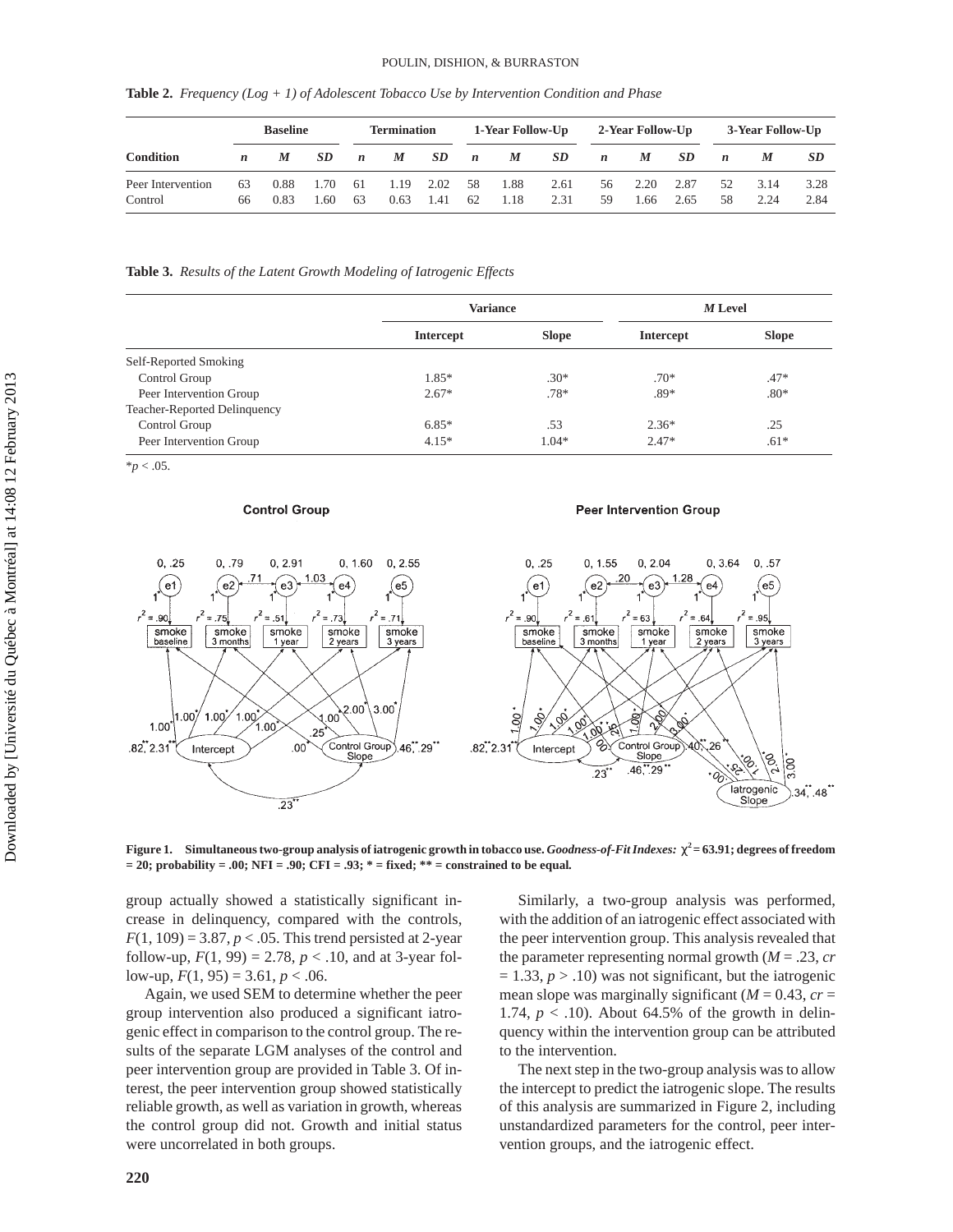**Table 4.** *Teacher Report of Delinquency by Intervention Condition and Phase*

**Control Group** 

|                   | <b>Baseline</b>  |      | <b>Termination</b> |                  | 1-Year Follow-Up |           |                  | 2-Year Follow-Up |      |              | 3-Year Follow-Up |           |                  |      |      |
|-------------------|------------------|------|--------------------|------------------|------------------|-----------|------------------|------------------|------|--------------|------------------|-----------|------------------|------|------|
| <b>Condition</b>  | $\boldsymbol{n}$ | M    | SD.                | $\boldsymbol{n}$ | $\boldsymbol{M}$ | -SD       | $\boldsymbol{n}$ | $\boldsymbol{M}$ | -SD  | $\mathbf{n}$ | M                | <b>SD</b> | $\boldsymbol{n}$ | M    | SD.  |
| Peer Intervention | 60               | 2.35 | 3.08               | 57               |                  | 2.72 3.23 | 55               | 3.55             | 4.25 | 47           | 3.06             | 3.33      | 47               | 3.91 | 3.89 |
| Control           | 68.              | 2.31 | 3.31               | 62               | 2.53             | 3.61      | 61               | 2.54             | 3.24 | 59           | 2.22             | 3.55      | 41               | 3.34 | 3.81 |



**Figure 2. Simultaneous two-group analysis of iatrogenic growth in delinquent behavior at school.** *Goodness-of-Fit Indexes:* χ**<sup>2</sup>** *=* **24.80; degrees of freedom = 20; probability = .21; NFI = .95; CFI = .99; \* = fixed; \*\* = constrained to be equal; ( ) = standardized coefficient***.*

This analysis revealed that the mean intercept value  $(M = 2.40, cr = 8.95, p < .01)$  was significant; however, as in the previous step, the parameter representing normative growth  $(M = .25, cr = 1.48, ns)$  was not significant. The intercept variance ( $D = 6.05$ ,  $cr = 4.31$ ,  $p <$ .01) was significant, but the normative slope variance  $(D = 0.47, cr = 1.13, p < .10)$  and the iatrogenic slope variance  $(D = 0.62, cr = 1.03, p > .10)$  were not significant, suggesting that most members of the intervention group experienced positive growth in delinquency (46 out of the 64 members).

In analyzing the impact of the youths' initial levels of delinquent behavior at school, a negative correlation with growth was found  $(r = -.68, cr = -2.17, p < .05)$ . The increased growth in delinquency that resulted from the peer intervention group was more pronounced for the youth who presented a low level of delinquency prior to the intervention. In contrast, the estimated correlation between the intercept and the control group slope was not significant  $(r = .23, cr = 0.62, ns)$ , suggesting that initial delinquent status was positively, but not significantly related to normative growth in delinquency. The model presented a good fit to the data, as indicated by the various fit indexes (NFI = .95, CFI = .99) and the chi-square test statistics,  $\chi^2$  (20, *N* = 68 and  $64$ ) = 24.80,  $p = .21$ .

Finally, participants' characteristic variables (i.e., age, gender) were included in the model. Neither age nor gender significantly predicted the iatrogenic slope.

**Peer Intervention Group** 

#### **Discussion**

These analyses suggest that there was a statistically reliable iatrogenic effect on self-reported smoking and teacher-reported delinquency that extended to 3 years following the peer intervention. For several reasons, it is possible that the estimate of this effect is somewhat conservative: (a) the groups were videotaped and supervised in an effort to minimize interactions encouraging problem behavior in the group; (b) the cognitive behavior peer intervention did result in improvements in targeted skills, as well as observed interactions with parents (Dishion & Andrews, 1995); and (c) statistical power was limited in this study because of the small sample size in each group. Moreover, the effect was observed with the ratings provided by the teachers, who were unaware of the youths' intervention conditions, ruling out the possibility that the iatrogenic effects simply reflect changes or bias in the youth reports (Campbell & Stanley, 1963).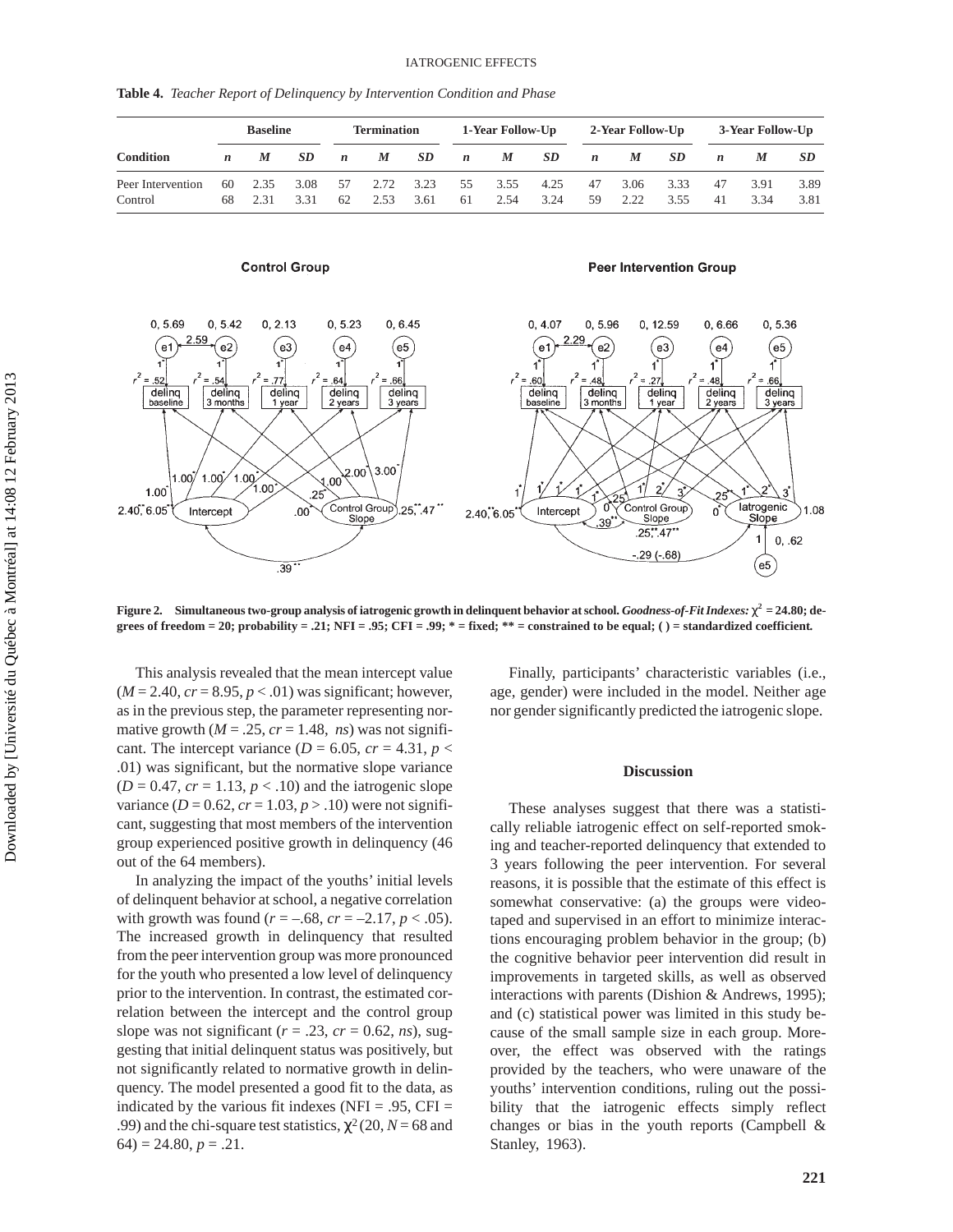A first step in understanding these iatrogenic effects was to examine interactions between participants' characteristics and intervention. Three variables were considered: initial status, age, and gender. The LGM analyses revealed a statistically reliable interaction for the youths' initial levels of delinquency and the iatrogenic effect, indicating that youth with initially low levels of delinquency seemed to be especially harmed by the peer intervention group.

These findings on iatrogenic effects are not an anomaly. In a meta-analysis of treatment studies with juvenile delinquents, Lipsey (1992) reported that 29% of reviewed experiments resulted in negative effects (i.e., better outcomes for the control condition). In the same vein, a review of studies evaluating the effectiveness of rehabilitation strategies with delinquents by Lab and Whitehead (1988) showed that over half the experiments resulted in no effect or negative findings. Although to a lesser extent, negative effects have also been observed in primary prevention mental health programs for children and adolescents (Durlak & Wells, 1997) and in clinical trials conducted with that population (Kazdin & Weisz, 1998). The issue is more serious when considering that studies showing harmful effects may be underrepresentedinscientificjournalsasaresultofpublication biases that favor studies with positive results (Allison, Faith, & Gorman, 1996; Dickersin, 1997).

As emphasized by Kazdin and Weisz (1998), a systematic review is needed of treatment and prevention experiments resulting in deleterious effects, and more important, of the circumstances and the mechanisms associated with these effects. A better understanding of the treatment and prevention strategies that present some risk is critical for clinical practice and for the design of prevention programs.

Treatment factors, such as who administers the treatment, modality, philosophy, and orientation, format of sessions, and so forth, should be considered when attempting to understand negative effects (Lipsey, 1992). The findings reported here suggest that the use of an homogeneous group format in delivering treatments or preventive interventions to high-risk youth might be a factor that contributes to the deleterious effects mentioned in the literature.

Beyond an appealing advantage of reaching a large number of participants with minimum resources, peer intervention groups are set up for their potentially inherent therapeutic qualities. They could provide a positive influence to support goal attainment, usually set in place by promoting cooperation among group members, either through group reward systems or task interdependence (Atwood & Osgood, 1987). These groups provide a context in which youth can practice the learned skills, especially when the intervention involves the acquisition of new social skills.

However, several examples exist of randomized treatment experiments involving homogeneous groups

of high-risk youth that resulted either in no change or in increased rates of problem behavior. One comes from the guided group interaction approach (a popular form is the positive peer culture; Vorrath & Brendtro, 1985), used mostly with juvenile delinquents and criminal offenders. Participants in this intervention are aggregated for a series of sessions in which the group processes are used as an agent of change. In a school-based randomized experiment, Gottfredson (1987) found that high school students exposed to the group intervention showed an increase in delinquent behavior, whereas elementary school students exhibited no change.

A classic case of iatrogenic effects in prevention research is the Cambridge-Somerville Youth Study (McCord, 1978, 1992). The high-risk youth exposed to this 2-year multicomponent intervention showed more negative life outcomes 30 years later, when compared to their matched control. In a recent examination of this data, McCord (1997) found that youth who participated in two consecutive summer camp interventions were 10 times more likely to experience negative life outcomes.

Another disturbing finding comes from an evaluation of a buddy system intervention with juvenile delinquents (O'Donnell, 1992). An iatrogenic effect (i.e., increase in arrest rate) was observed for 86.8% of the youth with prior arrests and was more deleterious for those who participated in the intervention for more than 1 year. As reported by O'Donnell, the program involved several group activities among the participants, which provided the youth with opportunities to form new friendships. Other examples of the ineffectiveness of peer intervention groups in reducing problem behavior are provided by Fang, Stanton, Li, Feigelman, and Baldwin (1998) and Feldman (1992).

Understanding of the deleterious effects resulting from peer intervention groups could be enlightened by linking prevention science with developmental research on adolescent problem behavior. Longitudinal studies repeatedly show that association with deviant peers is the strongest correlate of escalation in problem behaviors in adolescence (Dishion & Loeber, 1985; Elliot et al., 1985; Patterson & Dishion, 1985).

The work conducted by Dishion and colleagues over the past 5 years has focused on identifying a social process within friendships that was associated with escalation in problem behaviors (Dishion et al., 1996). They found that antisocial dyads reacted positively to rule-breaking discussions, whereas nondeviant dyads reacted positively to normative discussions. This contingent response to deviancy was labeled "deviancy training".

The deviancy training process was uniquely related to growth in delinquency, violence, and substance use over a 5-year time span, after controlling for the youths'level of antisocial behavior and the parents'observed discipline practices (Dishion et al., 1995, 1996, 1997). Observed in naturally formed friendships of an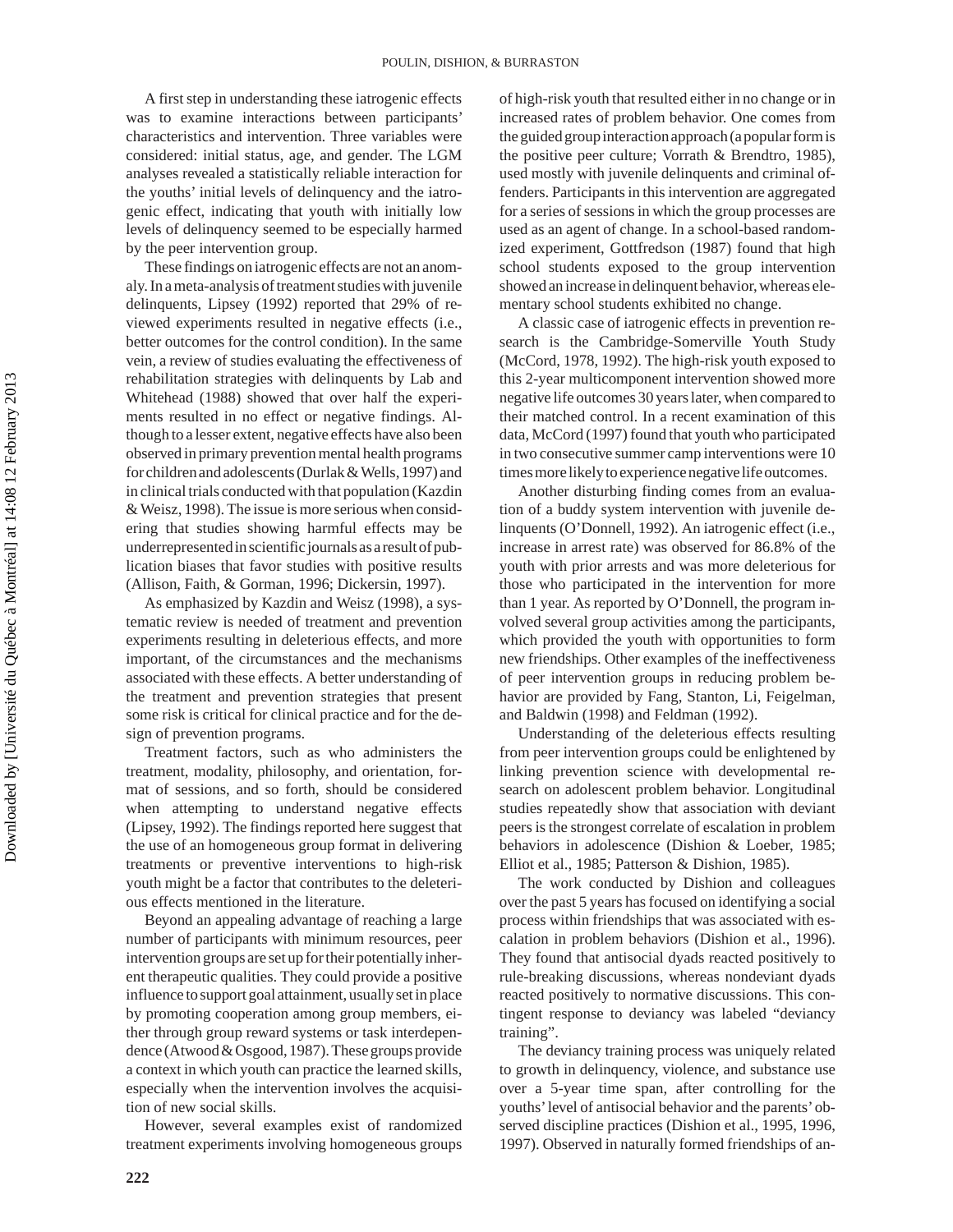tisocial adolescents, it might also take place among youth aggregated in treatment or prevention groups, thwart the assumed therapeutic benefits of the group setting, and potentially result in harmful effects. This hypothesis is still speculative at this point and will have to be empirically supported.

Fortunately, all group sessions in this study were videotaped and the material is currently being coded. These data will be used to identify the formation and the development of friendship networks within each group over the 12 sessions. The display of rule-breaking talk (e.g., substance use-related issues) during the session and group reactions will also be studied. Once related to individual changes in outcome variables, this observational data may help understand the underlying processes associated with the iatrogenic effects.

The evidence reported here is sufficiently alarming to warrant reconsideration of any grouping of high-risk youth in clinical, educational, or correctional settings. Additional data exists, however, that indicate that peer intervention group experiments may result in beneficial effects, especially when the groups also include prosocial youth (Feldman, 1992; Hudley & Graham, 1993; Tremblay, Pagani-Kurtz, Masse, Vitaro, & Pihl, 1995; Vitaro, Brendgen, & Tremblay, this issue).

In designing interventions targeting young high-risk adolescents, consideration of the ecology of intervention strategies—in particular, minimizing deleterious contacts with other high-risk children—is imperative. Outcomes for these youth will be optimized by alternative intervention strategies. The key principle when thinking about such interventions is to mobilize caregiving adults (Dishion & Kavanagh, in press).

The plethora of family intervention outcome studies strongly supports mobilizing and training caregivers to reduce or prevent serious adolescent problem behavior (Patterson, Dishion, & Chamberlain, 1993). Essential are interventions that provide mainstay for the leadership role of caregivers in providing the guidance, support, and structure necessary to reduce problem behavior during the critical adolescent transition.

#### **References**

- Achenbach, T. M. (1992). New developments in multiaxial empiricallybasedassessmentofchildandadolescentpsychopathology. In J. C. Rosen & P. McReynolds (Eds.), *Advances in psychological assessment* (Vol. 8, pp. 75–102). New York: Plenum.
- Allison, D. B., Faith, M. S., & Gorman, B. S. (1996). Publication bias in obesity treatment trials. *International Journal of Obesity and Related Metabolic Disorders, 20,* 931–937.
- Arbuckle, J. L. (1996). Full information estimation in the presence of incomplete data. In G. A. Marcoulides & R. E. Schumacker (Eds.), *Advanced structural equation modeling: Issues and techniques*(pp. 243–277). Mahwah, NJ: Lawrence Erlbaum Associates, Inc.
- Arbuckle, J. L. (1997). AMOS users' guide (Version 3.6) [Computer software]. Chicago: SmallWaters Corporation.
- Atwood, R. O., & Osgood, D. W. (1987). Cooperation in group treatment programs for incarcerated adolescents. *Journal of Applied Social Psychology, 17,* 969–989.
- Bry, B. H., McKeon, P., & Pardina, R. J. (1982). Extent of drug use as a function of number of risk factors. *Journal of Abnormal Psychology, 91,* 273–279.
- Campbell, D. T., & Stanley, J. C. (1963). Experimental and quasi-experimental designs for research on teaching. In N. L. Gage (Ed.), *Handbook of research teaching* (pp. 171–246). Chicago: Rand McNally.
- Chambless, D. L., & Hollon, S. D. (1998). Defining empirically supported therapies. *Journal of Consulting and Clinical Psychology, 66,* 7–18.
- Cicchetti, D., & Toth, S. L. (1992). The role of developmental theory in prevention and intervention. *Development Psychopathology, 4,* 489–493.
- Dickersin, K. (1997). How important is publication bias? A synthesis of available data. *AIDS Education and Prevention, 9,* 15–21.
- Dishion, T. J., & Andrews, D. W. (1995). Preventing escalation in problem behaviors with high-risk young adolescents: Immediate and 1-year outcomes. *Journal of Consulting and Clinical Psychology, 63,* 538–548.
- Dishion, T. J., Capaldi, D., Spracklen, K. M., & Li, F. (1995). Peer ecology of male adolescent drug use. *Development and Psychopathology, 7,* 803–824.
- Dishion, T. J., Eddy, J. M., Haas, E., Li, F., & Spracklen, K. (1997). Friendships and violent behavior during adolescence. *Social Development, 6,* 207–223.
- Dishion, T. J., & Kavanagh, K. (in press). *Adolescent problem behavior: An intervention and assessment sourcebook for working with families in schools.* New York: Guilford.
- Dishion, T. J., & Loeber, R. (1985). Male adolescent marijuana and alcohol use: The role of parents and peers revisited. *American Journal of Drug and Alcohol Abuse, 11,* 11–25.
- Dishion, T. J., McCord, J., & Poulin, F. (1999). When interventions harm: Peer groups and problem behavior. *American Psychologist, 54,* 755–764.
- Dishion, T. J., & Patterson, G. R. (1999). Model building in developmental psychopathology: A pragmatic approach to understanding and intervention. *Journal of Clinical Child Psychology, 28,* 502–512.
- Dishion, T. J., Poulin, F., & Medici Skaggs, N. (2000). The ecology of premature autonomy in adolescence: Biological and social influences. In K. A. Kerns, J. M. Contreras, & A. M. Neal-Barnett (Eds.), *Family and peers: Linking two social worlds* (pp. 27–45). Westport, CT: Praeger.
- Dishion, T. J., Spracklen, K. M., Andrews, D. W., & Patterson, G. R. (1996). Deviancy training in male adolescent friendships. *Behavior Therapy, 27*(1), 373–390.
- Duncan, T. E., & Duncan, S. C. (1995). Modeling the processes of development via latent variable growth curve methodology. *Structural Equation Modeling, 2,* 187–213.
- Durlak, J. A., & Wells, A. M. (1997). Primary prevention mental health programs for children and adolescents: A meta-analytic review. *American Journal of Community Psychology, 25,* 115–152.
- Elliot, D. S., Huizinga, D., & Ageton, S. S. (1985). *Explaining delinquency and drug use*. Beverly Hills, CA: Sage.
- Fang, X., Stanton, B., Li, X., Feigelman, S., & Baldwin, R. (1998). Similarities in sexual activity and condom use among friends within groups before and after a risk-reduction intervention. *Youth & Society, 29,* 431–450.
- Feldman, R. A. (1992). The St. Louis experiment: Effective treatment of antisocial youth in prosocial peer groups. In J. McCord & R. E. Tremblay (Eds.), *Preventing antisocial behavior: Interventions from birth through adolescence* (pp. 233–252). New York: Guilford.